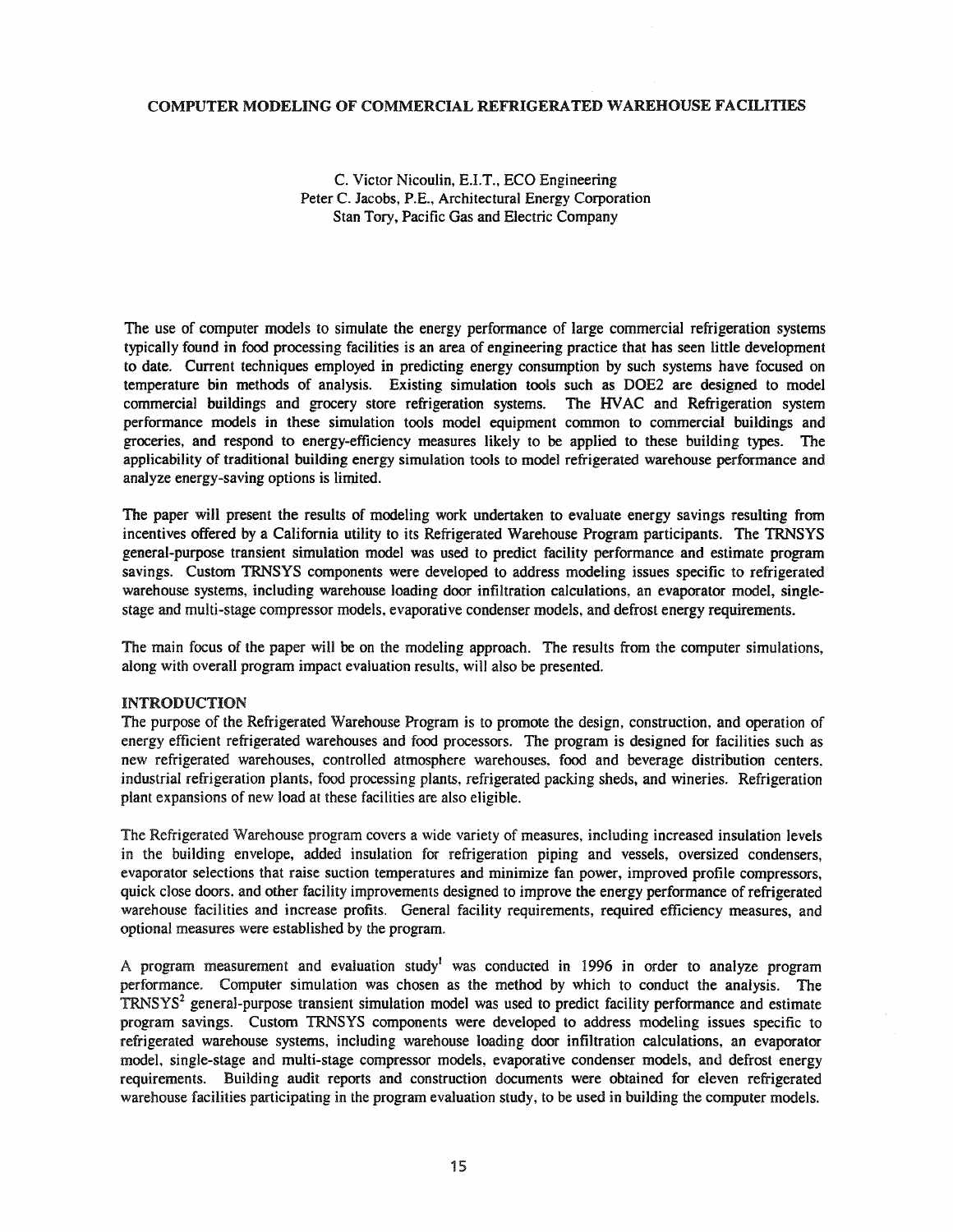## MODELING OF REFRIGERATION LOADS

Refrigeration loads are grouped into two general categories: zone loads and process loads. Refrigeration zone loads are those which exist due to heat transfer across the building envelope, air infiltration through open doorways, warm product which is introduced into a refrigerated space, and sources of heat gain from inside the refrigerated space, such as motor heat, heat from lighting, and occupant heat gains. Process loads are defined as refrigeration system loads related to operation of cooling equipment which may be located within the refrigerated space but are independent of space conditions. The magnitude of a process load will depend on the initial and final states of the product being processed, the nature of the process, and the type of process equipment used. Chilled water flumes and plate freezers are examples of process loads. Accurate simulation of refrigerated warehouse energy use and usage patterns depends on a realistic modeling of the two types of refrigeration system loads.

#### Zone Load Modeling

The TRNSYS Detailed Zone component was used to model each thermal zone within the warehouse facility. -This component calculated space sensible and latent refrigeration loads from both zone boundary and internal sources. Loads were computed using an energy balance approach which assumed a constant space temperature and humidity ratio. The transient heat flow through each surface bounding a zone was simulated using the ASHRAE Transfer Function method. The transfer function coefficients were calculated for floors, walls, and roofs according to their construction. The detailed zone model accounted for solar radiation on opaque building surfaces and internal radiative gains by computing an equivalent inside surface temperature, which was then used to calculate the hourly heat transfer through the zone boundaries.

Zone infiltration loads were modeled using algorithms for infiltration by air exchange taken from Chapter 26 of the 1994 ASHRAE Refrigeration volume<sup>3</sup>. This approach accounted for heat gains resulting from room-toroom air density differences, and aHowed infiltration through open doorways to be modeled as a function of the door size and type, frequency of doorway use, the doorway operation cycle length, the amount of time that the doorway remained open, and the temperature and moisture difference between the air masses in the spaces connected by the doorway. The equation used is as follows:

$$
q_t = qD_t D_f (1 - E) \tag{1}
$$

where

 $q_t$  = average heat gain for the 24-hr or other period, Btu/h  $q$  = sensible and latent refrigeration load for fully established flow, Btu/h  $D<sub>r</sub>$  = doorway open-time factor  $D_f$  = doorway flow factor  $E =$  effectiveness of doorway protection device

For a more detailed description of these quantities, consult the 1994 Refrigeration volume.

Hourly refrigeration loads for each product cooled by contact with zone air were calculated from the mass of product cooled, the initial and final product temperatures, and the specific heat(s) of the product. Specific heat values for food items above and below 32°F were taken from Chapter 30 of the 1993 ASHRAE Fundamentals volume<sup>4</sup>. Refrigeration load schedules were defined for each product. Since product cooling typically occurred over a number of hours, the schedules that were developed represented the refrigeration loads resulting from new product received during a given hour as well as the loads resulting from product received during previous hours, which would already be partially cooled at the given hour. The rate of product cooling was assumed to be constant.

In addition to shell, infiltration, and product loads, the internal heat gains from lighting, warehouse personnel, process equipment motors, forklifts or other vehicles, and evaporator coil defrosting were included as internal loads on each space. Lighting energy was split between convective and radiative load. Occupant loading was modeled using the relation for Heat Equivalent of Occupancy given in the ASHRAE Refrigeration volume.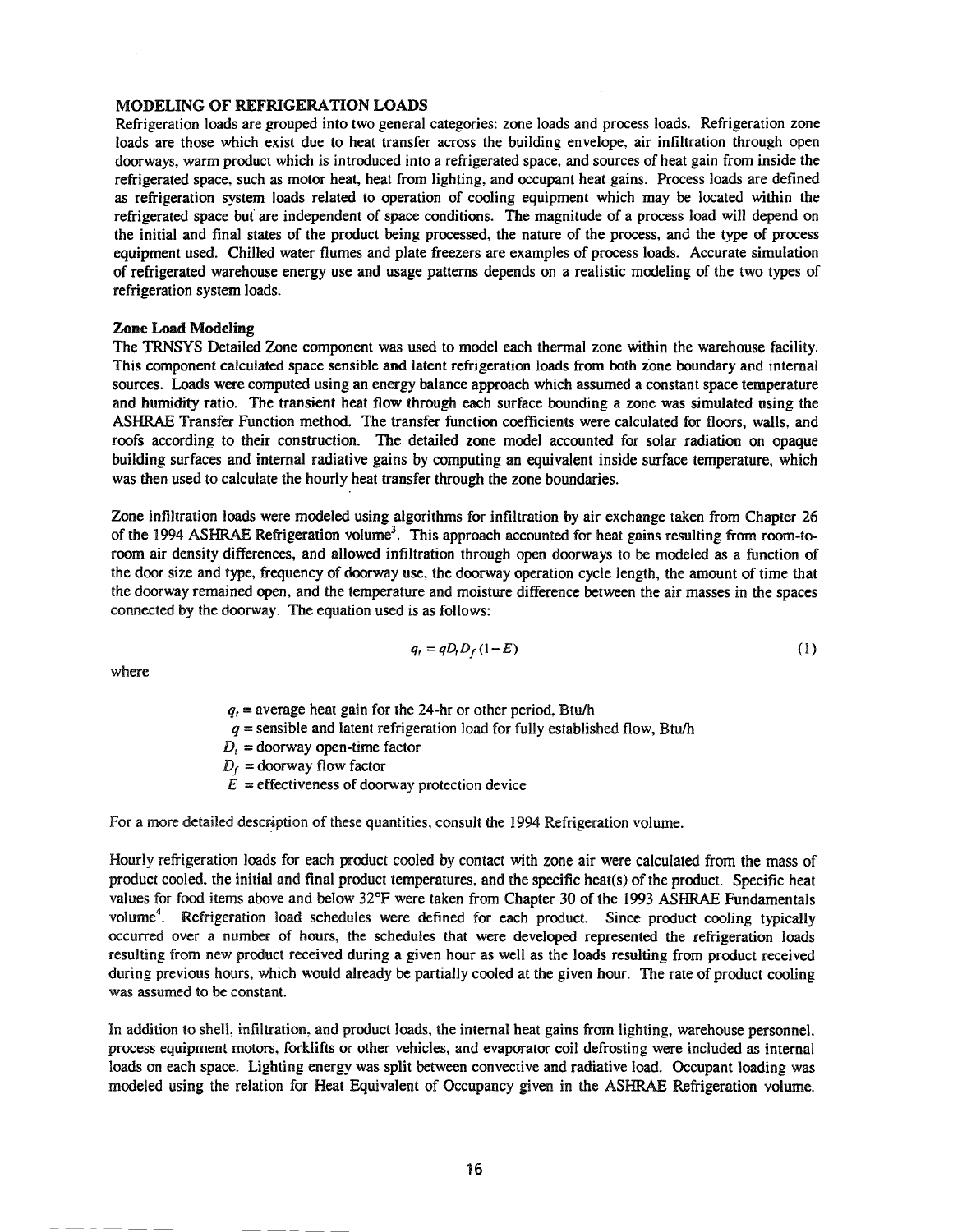Process equipment motor heat gain was assumed to be equal to the connected motor load. Heat gain from battery powered vehicle operation was assumed to be equal to the energy delivered to the batteries by the charging equipment.

Sensible and latent gains from defrosting of the evaporator coils were modeled using an energy balance approach based on the work of Stoecker<sup>5</sup> and Cole<sup>6</sup>. The method employed accounted for energy exchange in the form of heat and moisture gains to the conditioned space which occurred during the defrost process and energy removed with the defrost condensate. Both defrost efficiency and the proportion of heat and moisture re-entering the refrigerated space were assumed to be functions of the initial and final evaporator surface temperatures.

Once the loading on the refrigeration system from shell, infiltration, product storage, and internal gain sources was calculated, these loads were summed and imposed on the evaporators. The total hourly evaporator load was used to calculate an evaporator part load ratio, defined as the hourly zone evaporator load divided by the zone evaporator capacity. Evaporator fan heat gains were added to the zone internal heat gain, and the zone sensible and latent load equations iterated by the TRNSYS program until an energy balance was reached.

Figure I shows the contribution from each of the load components discussed in the preceding paragraphs to the total whole building zone load on an hourly basis for one day. The data in this figure were taken from a model of a salad processing facility. Table 1 summarizes the values of important model input parameters for this facility. Process equipment motors and defrost space gains are the most significant zone loads, followed by the envelope, product cooling, lighting, and infiltration loads. Zone loads from evaporator fan motors, occupancy, and ventilation are the least significant contributors to the zone refrigeration load. Evaporator coil defrost was turned off between the hours of 12 noon and 6 p.m., which accounts for the absence of defrost load and the drop in total load during these hours. The building was unoccupied from 2 a.m. until 6 a.m., although the lights were reportedly left on.





# Process Load Modeling

Refrigeration system loads which resulted from process operations such as blast chilling, cooling by water immersion, or plate freezing were calculated from the mass of product being processed, the initial and final product temperatures and product specific heat(s). Process cooling loads differed from the storage cooling loads described previously in that process cooling occurred much more rapidly than storage cooling and could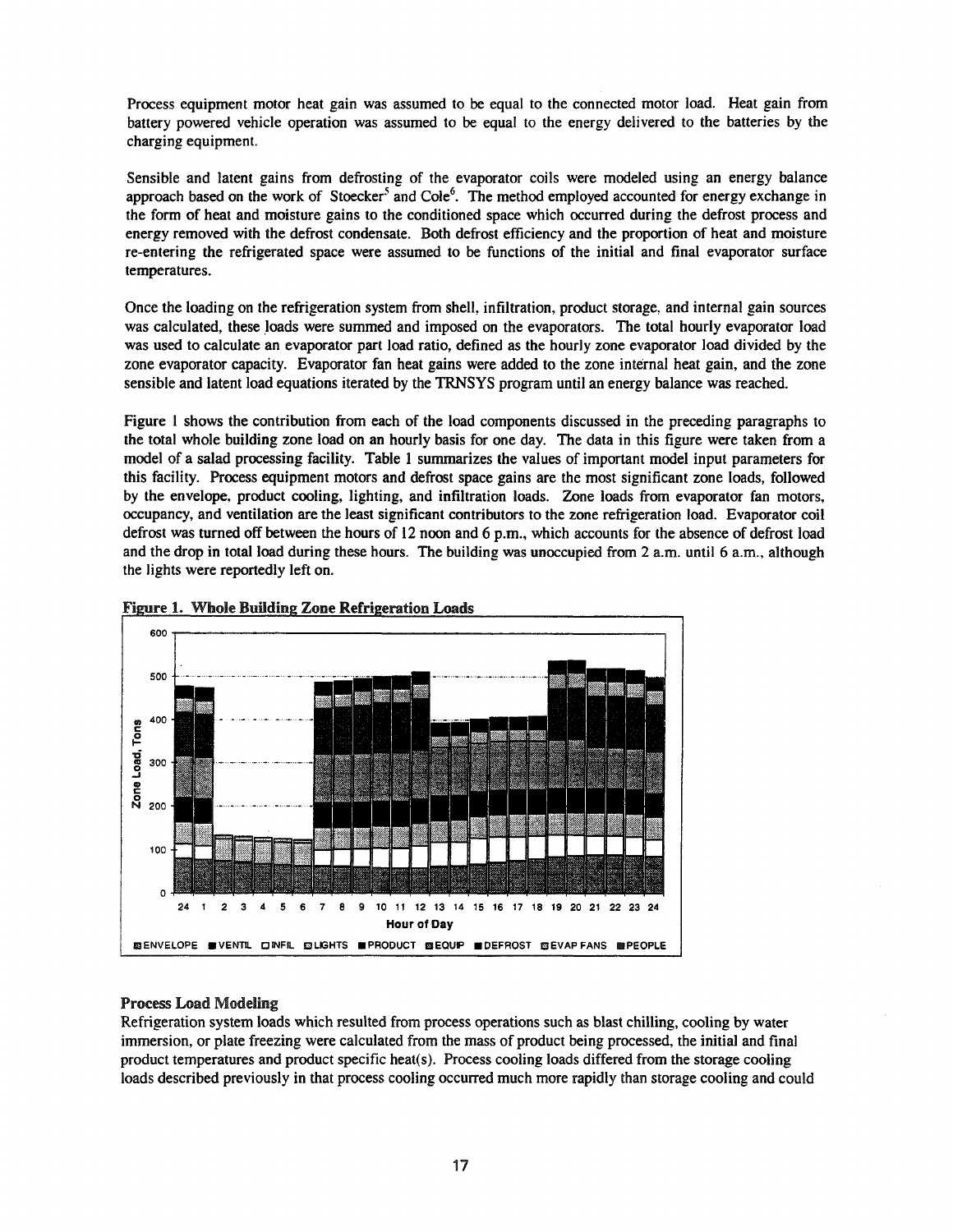| Table 1. Sample Model Input Parameters   |                            |                |                                               |                      |          |  |  |
|------------------------------------------|----------------------------|----------------|-----------------------------------------------|----------------------|----------|--|--|
| <b>General Facility Characteristics</b>  |                            |                |                                               |                      |          |  |  |
| Facility Type                            |                            |                |                                               | Vegetable processing |          |  |  |
| <b>Facility Size</b>                     |                            |                | 172,600 square feet                           |                      |          |  |  |
| <b>Product/Process Loading</b>           |                            |                |                                               |                      |          |  |  |
| Product/Process                          | Lettuce                    | Carrots        | Cauliflower                                   | <b>Broccoli</b>      | Spinach  |  |  |
| Initial Temp (°F)                        | 68                         | 72             | 72                                            | 72                   | 72       |  |  |
| Final Temp (°F)                          | 36                         | 36             | 36                                            | 36                   | 36       |  |  |
| <b>Average Daily Production by Month</b> |                            |                |                                               |                      |          |  |  |
| Month                                    | Lettuce                    | Carrots        | Cauliflower                                   | <b>Broccoli</b>      | Spinach  |  |  |
|                                          | (lb/day)                   | (lb/day)       | (lb/day)                                      | (lb/day)             | (lb/day) |  |  |
| January                                  |                            |                |                                               |                      | 240,000  |  |  |
| February                                 |                            |                |                                               |                      | 240,000  |  |  |
| March                                    |                            |                |                                               |                      | 240,000  |  |  |
| April                                    |                            |                |                                               |                      | 240,000  |  |  |
| May                                      | 500,000                    | 50,000         | 50,000                                        | 50,000               | 240,000  |  |  |
| June                                     | 500,000                    | 50,000         | 50,000                                        | 50,000               | 240,000  |  |  |
| July                                     | 500,000                    | 50,000         | 50,000                                        | 50,000               | 240,000  |  |  |
| August                                   | 500,000                    | 50,000         | 50,000                                        | 50,000               | 240,000  |  |  |
| September                                | 500,000                    | 50,000         | 50,000                                        | 50,000               | 240,000  |  |  |
| October                                  | 500,000                    | 50,000         | 50,000                                        | 50,000               | 240,000  |  |  |
| November                                 |                            |                |                                               |                      | 240,000  |  |  |
| December                                 |                            |                |                                               |                      | 240,000  |  |  |
| <b>Facility Construction and Design</b>  |                            |                |                                               |                      |          |  |  |
| Lighting                                 |                            |                | 1.33 Watts/square foot                        |                      |          |  |  |
| <b>Shell Insulation</b>                  |                            | Walls          | $R-25$                                        |                      |          |  |  |
|                                          |                            | Roof           | $R-35$                                        |                      |          |  |  |
| Pipe Insulation                          |                            | $3-5$ in. pipe | $R-8.3$                                       |                      |          |  |  |
|                                          |                            | 6-8 in. pipe   | $R-11$                                        |                      |          |  |  |
| Vessel Insulation                        |                            |                | $R-11.4$                                      |                      |          |  |  |
| Evaporators                              | Capacity                   |                | 1130 tons                                     |                      |          |  |  |
|                                          | Fan control                |                | One-speed                                     |                      |          |  |  |
|                                          | Fan power                  |                | 272 hp                                        |                      |          |  |  |
|                                          | Approach temperature       |                | 8 °F                                          |                      |          |  |  |
| Evaporative                              | Approach temperature       |                | 10 °F                                         |                      |          |  |  |
| condensers                               | Min condensing temperature |                | 60 °F                                         |                      |          |  |  |
|                                          | Condenser control type     |                | Wet-bulb control                              |                      |          |  |  |
|                                          | Fan control                |                | Two-speed                                     |                      |          |  |  |
|                                          | Fan and pump power         |                | 126 hp                                        |                      |          |  |  |
| Compressor                               | Efficiency (40°F zone)     |                | 0.559 bhp/ton @ 32°F suction, 78°F condensing |                      |          |  |  |
| plant                                    | Efficiency (34°F zone)     |                | 0.632 bhp/ton @ 26°F suction, 78°F condensing |                      |          |  |  |
|                                          | Motor efficiency           |                | 94.5%                                         |                      |          |  |  |
|                                          | Oil cooling                |                | Thermosiphon                                  |                      |          |  |  |

# Table 1. Sample Model Input Parameters

 $\bar{z}$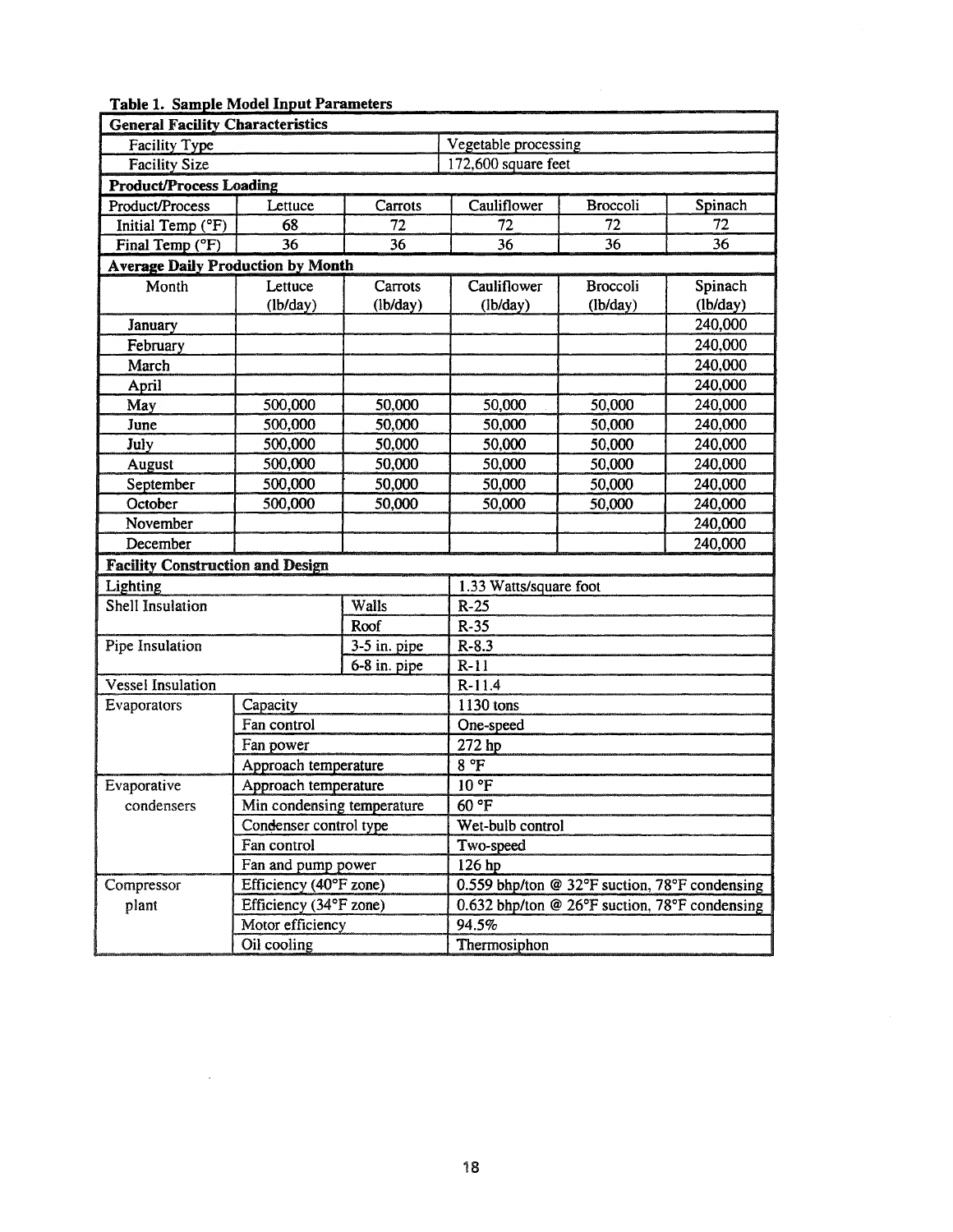be modeled based on product mass flow during a given hour. Product flow from previous hours did not contribute to the given (current) hour's process refrigeration loads. As with the storage refrigeration loads, schedules were defined for each process operation.

#### Other Refrigeration System Loads

Besides refrigeration loads from zone and process sources, refrigeration piping and vessel heat gains were included as loads on the refrigeration compressors. All of the insulated refrigerant vessels and piping runs contributing to refrigeration system loads were assumed to be located on the roof of the facility and thus were exposed to ambient temperatures. Refrigerant vessel heat gains were calculated from the overall conductance of the vessel, including insulation, and the temperature difference between the compressor suction temperature and the hourly ambient temperature:

$$
Q_{\text{vessel}} = (UA)_{\text{vessel}} (T_{\text{ambient}} - T_{\text{suction}}) \tag{2}
$$

Refrigerant piping heat gains were calculated based on the pipe size, insulation level, the length of each piping run for a given diameter pipe, and the temperature difference between the compressor suction temperature and the hourly ambient temperature:

$$
Q_{pipe} = \frac{2\pi kL}{\ln(R_o/R_i)} (T_{ambient} - T_{suction})
$$
 (3)

where

 $k =$ thermal conductivity of pipe insulation, Btu/hr·in· $\textdegree$ F

 $L =$ length of pipe run in inches

 $R<sub>o</sub>$  = radius of pipe plus insulation, in inches

 $R_i$  = radius of pipe, in inches

Piping friction losses were also included in the calculation of refrigeration plant loading. Pipe friction losses were converted to an equivalent temperature drop, based on the change in suction temperature per unit suction pressure near the suction temperature setpoint.

## MODELING OF REFRIGERATION SYSTEM COMPONENTS

While it is important to accurately model system refrigeration loads, it is equally if not more important to correctly model the energy consumption by the refrigeration plant equipment. Energy consumed by compressors, condenser motors, and evaporator fans makes up the bulk of energy used by a typical refrigerated warehouse facility. Manufacturer's data were used extensively in modeling compressor and condenser performance for the variety of equipment used in large scale commercial refrigeration systems. Methods were developed which allowed the performance of the different types of refrigeration system components to be simulated with reasonable accuracy by simplified models.

#### Evaporators

The modeling of evaporators is potentially the most complex task of all refrigeration system component modeling efforts. Many studies have been done which analyzed coil heat transfer characteristics for modeling and analysis purposes, and the subject can become quite complex. Most of these studies did not address the effects of frost accumulation on heat transfer, coil refrigeration capacity, or refrigeration system energy consumption. Existing coil models, whether simple or complex, deal only with wet and/or dry surface conditions.

For this work it was desirable to create as simple a model as possible. Thus, coil capacity was assumed constant, and coil surface temperature assumed to be equal to the evaporator suction temperature. Individual evaporators were not modeled; instead, they were lumped into a single evaporator with a capacity equal to the total capacity of the individual units. Evaporator loads were also added together. Frost accumulation was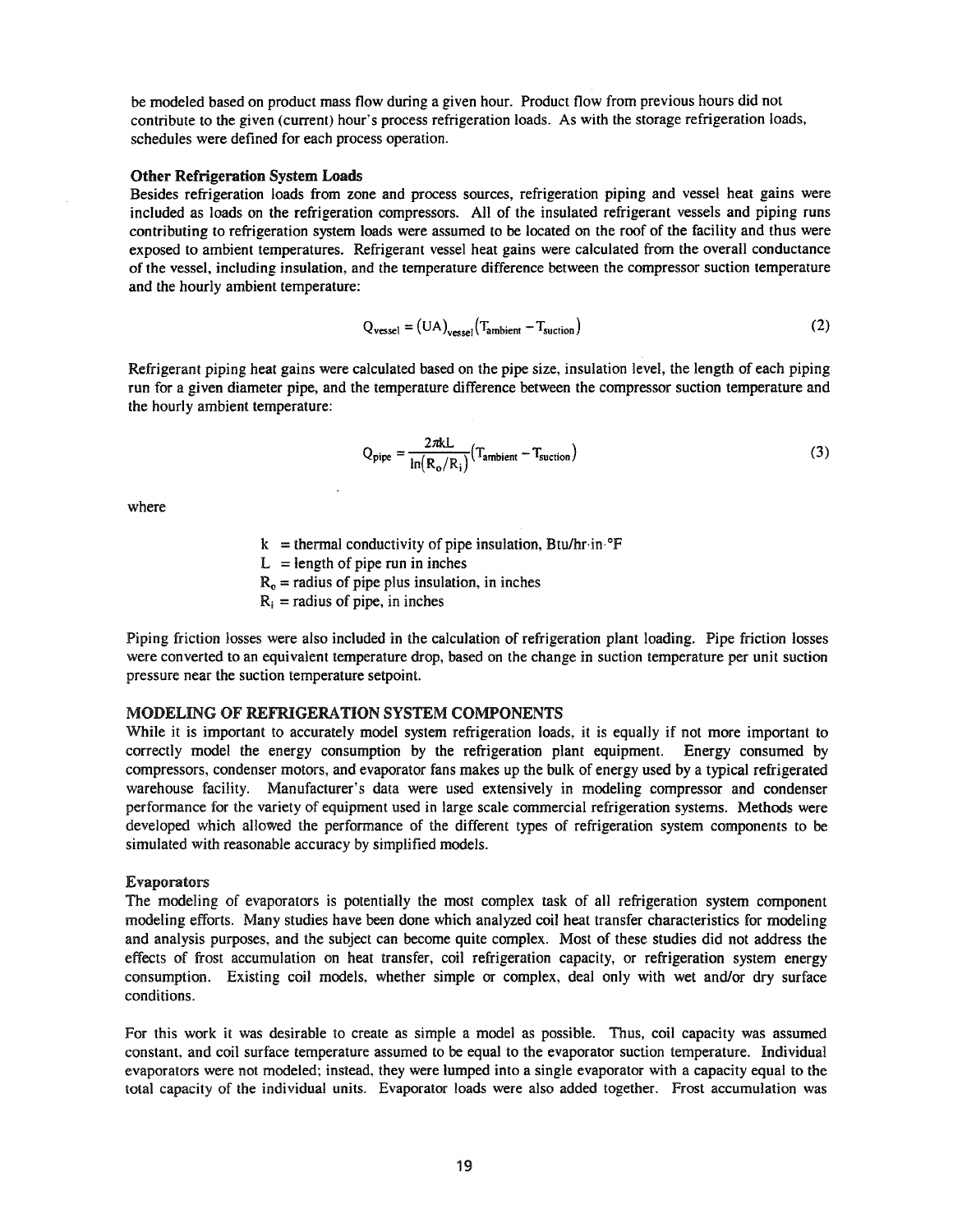calculated from the internal moisture gain to the space in which the evaporators were located and the humidity ratio of saturated air at the evaporator surface temperature, using a moisture balance approach.

The evaporator part load ratio mentioned previously in the discussion of evaporator fan heat gains was used to compute evaporator fan energy consumption. Depending on the fan control strategy, evaporator fan energy consumption was adjusted based on the part load ratio. For single-speed fans which ran continuously regardless of load. no adjustment was made. For single and two-speed fans that cycle on and off with load, and variable speed fans that modulate with load, the hourly fan energy was calculated as a function of part load ratio according to Figure 2.





Two defrost techniques were modeled: water wash, and hot gas. Water wash defrost was assumed to have a neutral impact on facility energy use, primarily because no compressor energy was required. Also, reclaimed heat was generally available for warming the defrost make-up water. Hot gas defrost energy was computed as the energy contained in the accumulated ice divided by the defrost efficiency and the compressor COP. This energy was included as part of the compressor energy consumption for evaporators which used hot gas defrost. The final evaporator surface temperature was assumed to be identical for both water wash and hot gas defrost.

#### **Compressors**

Compressor energy use is the most significant refrigeration system end-use. The energy consumed by a refrigeration system compressor depends primarily on the suction and discharge, or condensing, temperatures under which the compressor operates. Other factors such as the type of compressor oil cooling employed affect energy use directly, while factors such as the degree of liquid subcooling and suction superheat affect the compressor capacity and therefore, for a given set of operating conditions, affect energy use in a more indirect manner. This is generally true for both single and two-stage compression systems.

Compressor performance was modeled using manufacturer's catalog data and/or compressor performance software. These data were used to create bi-quadratic regression equations which related full load compressor capacity and brake horsepower requirements to suction and condensing temperatures, as shown in the following equations:

$$
TR = a_1T_s + b_1T_s^2 + c_1T_c + d_1T_c^2 + e_1T_sT_c + f_1
$$
\n(4)

$$
BHP = a_2 T_s + b_2 T_s^2 + c_2 T_c + d_2 T_c^2 + e_2 T_s T_c + f_2
$$
\n(5)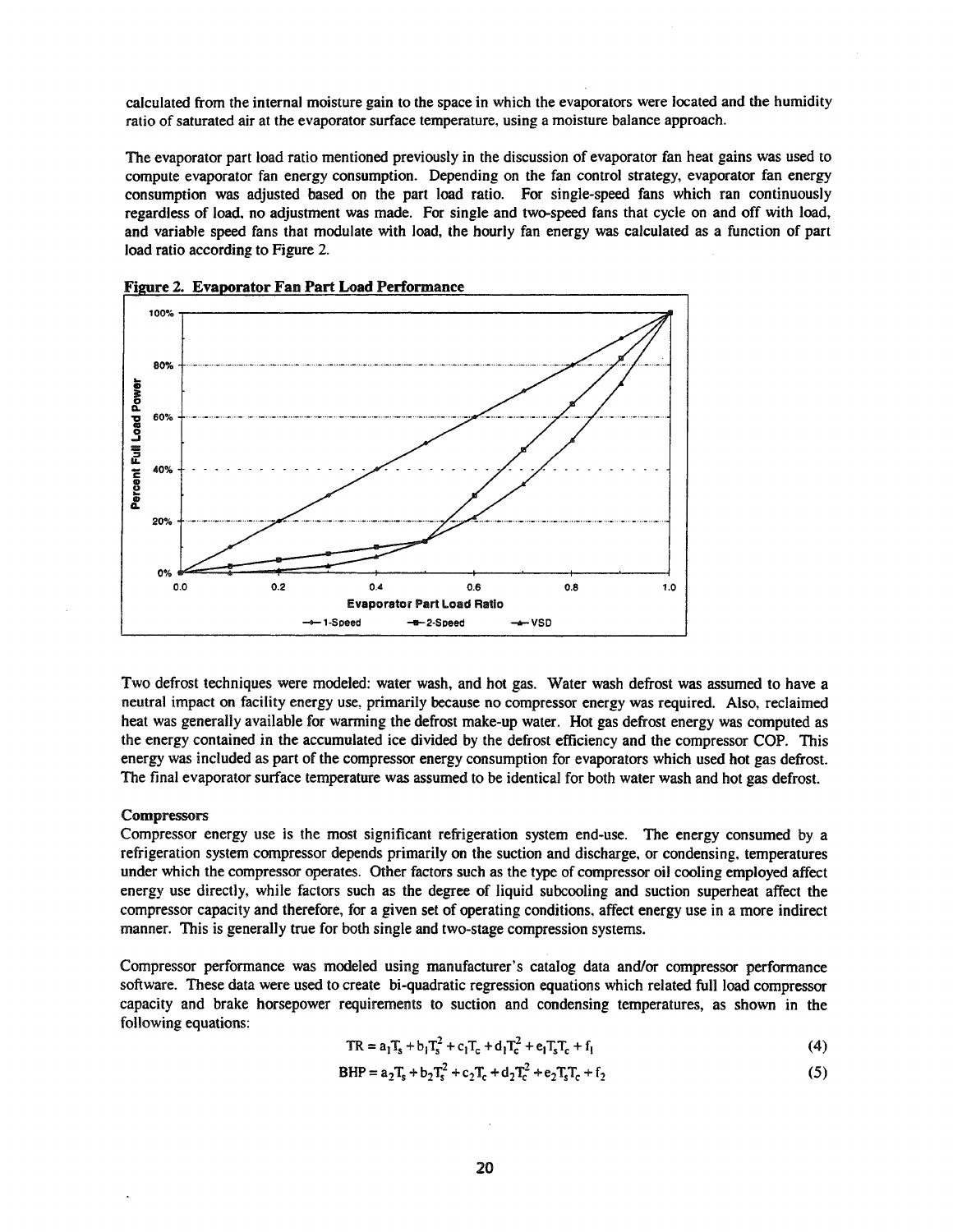where

 $TR = full load refrigerator capacity, tons$  $BHP = full load compressor shaft power, horsepower$  $T_s$  = suction temperature,  $\mathrm{P}F$  $T_c$  = condensing temperature,  $\mathrm{P}F$  $a_1 \dots f_1$  = capacity regression coefficients  $a_2...f_2$  = shaft power regression coefficients

Suction temperature was assumed to be constant in the model, and was calculated from the temperature of the space (or final process temperature), the evaporator approach temperature (if applicable), and the suction line pressure drop (converted to temperature drop) for a given compressor circuit:

$$
T_s = T_{space} - \Delta T_{approach} - \Delta T_{drop}
$$
 (6)

Correction factors for liquid injection oil cooling, liquid subcooling, and suction superheat were computed using the manufacturer's correction formulas and applied to the appropriate full load values of capacity and shaft power calculated by the regression equations.

The corrected full load capacity is the total refrigeration effect that the compressor can supply at a given set of suction and condensing conditions, and the shaft power is the compressor energy input required to achieve the total refrigeration effect. Compressors run at full load only a fraction of the 8760 hours in each year. As the loads imposed on each compressor decrease, the compressors employ various unloading techniques to reduce their refrigeration capacity in order to match their loading. The effect of the capacity control devices on compressor energy use was calculated using a part load adjustment factor. The adjustment factor is a function of compressor suction temperature and the compressor part load ratio. Manufacturers catalog data were used to develop the part load adjustment factors. Curves representing the catalog data were regressed using a biquadratic equation form. Figure 3 shows the regression curves thus obtained. For a given compressor suction





temperature and part load ratio, the adjustment factor was computed and used as a multiplier to the full load compressor shaft power. Compressor part load ratio was defined as the hourly compressor load divided by the corrected full-load compressor capacity.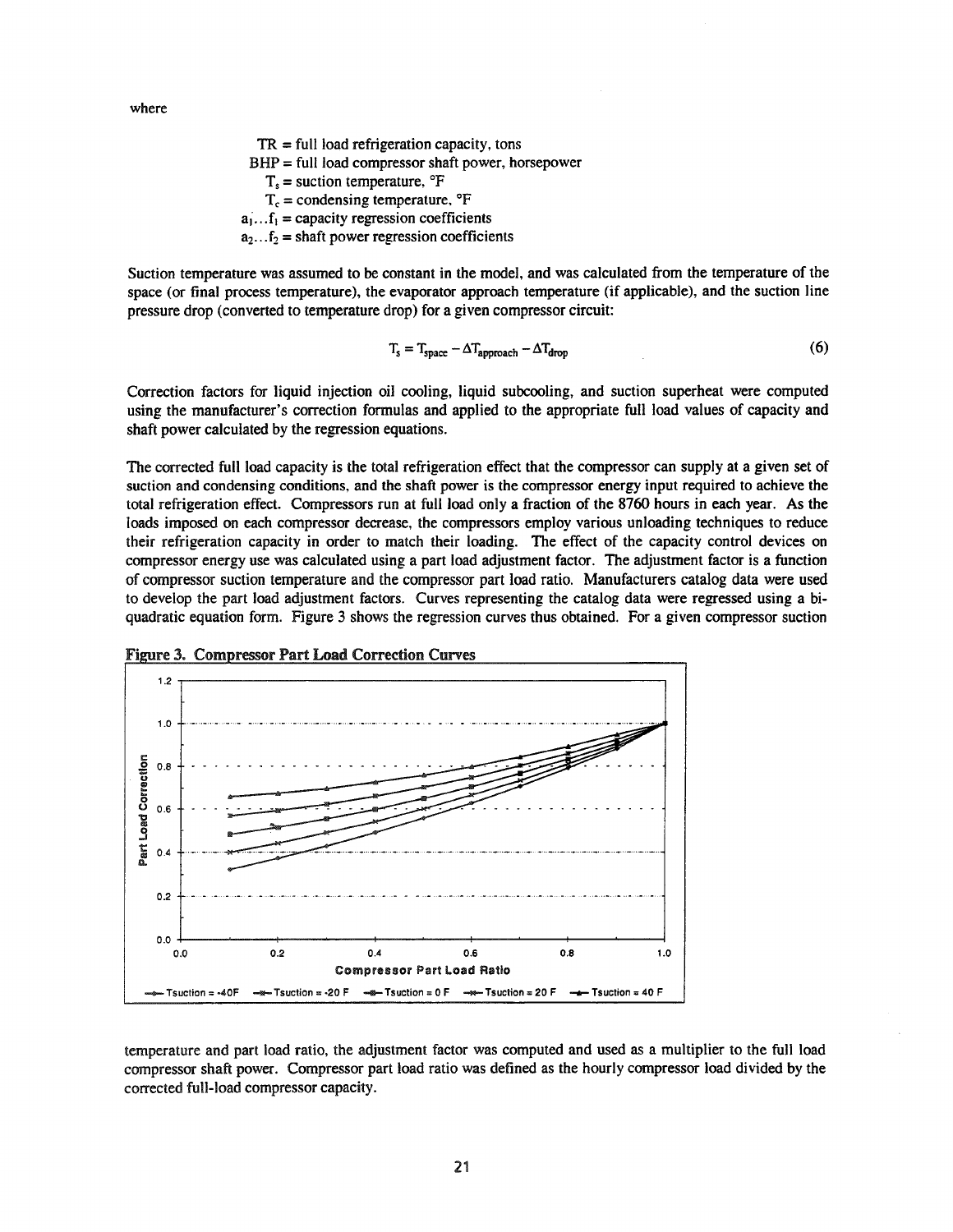In addition to compressor capacity control devices that are internal to the compressors, staging of individual compressors was modeled by creating schedules which emulated the behavior of real compressor staging control. The foreknowledge of compressor loading greatly facilitated this approach, which would have been made considerably more complex if the refrigerated warehouse model was designed for a forecasting application.

## **Condensers**

The condensers that were modeled were exclusively evaporative condensers, although the algorithms that were developed could easily be modified to simulate the heat rejection and energy performance of dry condensers. Condensing performance, in terms of heat rejection rate and motor energy consumed by fans and pumps, is a function of condensing temperature, ambient wet bulb temperature, and the condenser part-load ratio. The condenser performance was modeled based on the heat rejection rate of the condenser at standard conditions and an adjustment factor (sometimes called an oversizing factor) based on condensing temperature and wet bulb temperature. The algorithm follows closely the Heat of Rejection condenser sizing method published in the condenser manufacturers' literature<sup>7</sup>.

As with the compressor model, manufacturers' catalog data were used to develop a bi-quadratic regression model of the condenser heat rejection adjustment factor as a function of condensing temperature and wet bulb temperature. The heat rejection factor curves obtained from regression of manufacturers' tabular heat rejection factor data are shown in Figure 4.



**Figure 4. Condenser Heat Rejection Factor Curves** 

The hourly condensing temperature is a function of the heat rejection capacity of the condenser, the load imposed on the condenser by the compressor plant, and the condensing temperature control strategy employed. Two types of condensing temperature control strategies were modeled: pressure control and wet bulb control. In pressure control the condenser fans run at full speed, thus maximizing the heat rejection rate of the condenser and minimizing condensing temperature. As the condensing temperature approaches the minimum condensing temperature setpoint (the floating head pressure setpoint), the condenser fan operation, and thus the condenser air flow rate, is controlled to maintain the condensing temperature at the minimum condenser temperature setpoint.

In wet bulb control, the condenser fan operation and air flow rate are controlled to maintain a fixed difference between the condensing temperature and the wet bulb temperature. If the condensing temperature is above the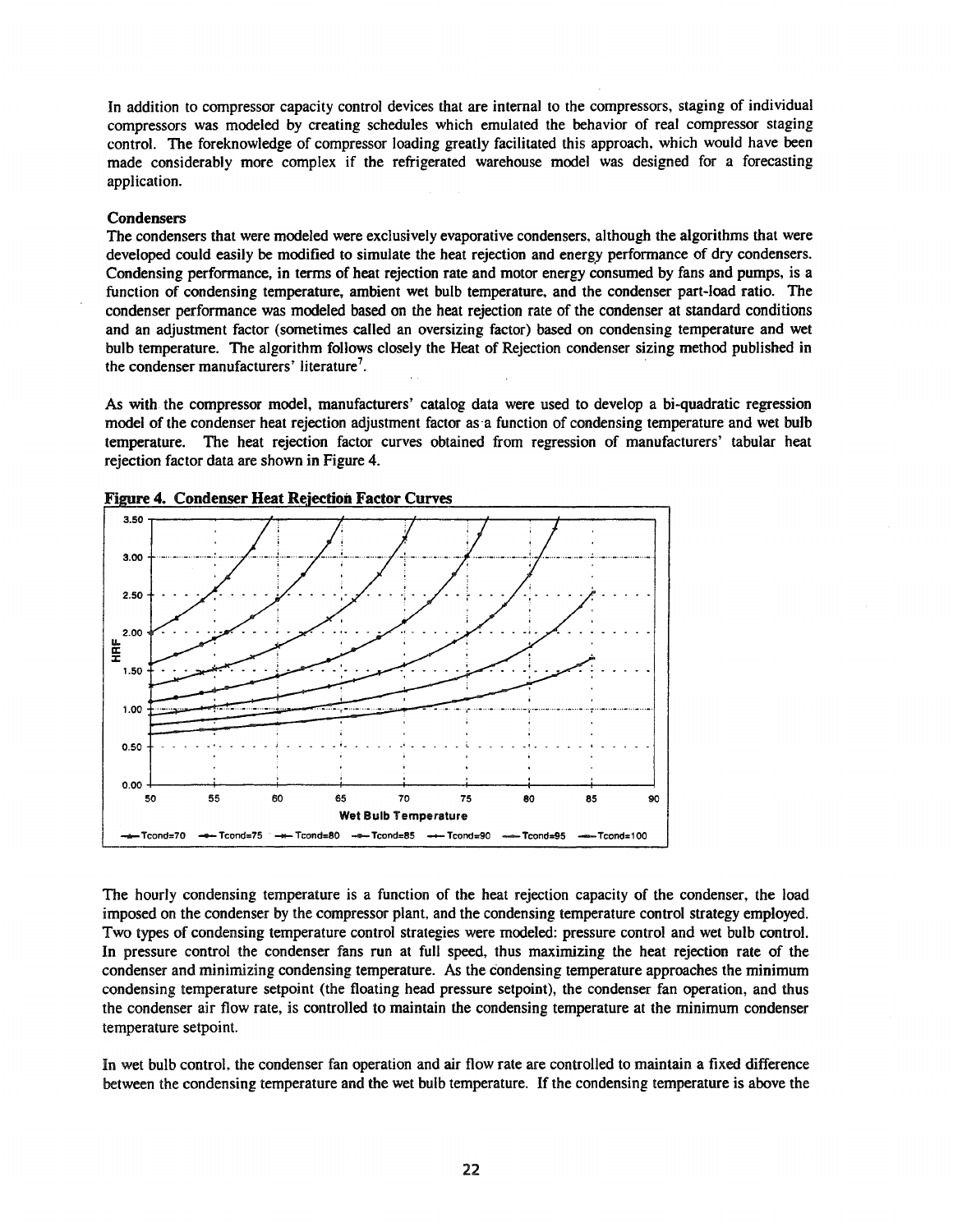fixed differential, the fans run at fulI speed and air flow is at the maximum. As the condensing temperature approaches the condensing temperature setpoint, the condenser fans begin to cycle and air flow rate is modulated to maintain the fixed differential. As with pressure control, condenser fan operation and air flow rate are also controlled to maintain the condensing temperature at the minimum condensing temperature setpoint (corresponding to the floating head pressure setpoint).

The modeling approach for the simulation of condensers with pressure control was to compare the heat rejection capacity of the condenser at given wet bulb and condensing temperatures with the total heat rejected by the compressor plant. The condensing temperature was recalculated in an iterative process until the heat rejection rate of the condenser equaled the total heat rejected by the compressor plant If the calculated condensing temperature was less than the minimum condensing temperature, the condensing temperature was fixed at the minimum value and the condenser fans were alIowed to cycle off.

In contrast, the modeling approach for simulating condensers with wet bulb control was to calculate a condensing temperature setpoint equal to the wet bulb temperature plus the condenser approach temperature. If the heat rejection rate of the condenser at this setpoint was less than the total heat rejected by the compressor plant, the condensing temperature was allowed to float above the setpoint until the heat rejection rates were equal. If, at the condensing temperature setpoint, the heat rejection capacity of the condenser was greater than the total heat rejected, the condensing temperature was fixed at the setpoint and the condenser fan operation was modulated.

Individual condenser fans were modeled as a single fan with a horsepower rating equal to the sum of the individual motor ratings. Condenser fan energy was calculated based on the condenser part-load ratio and the type of fan arrangement employed. The condenser part-load ratio was defined as the hourly heat rejection by the compressor plant divided by the condenser heat rejection capacity at the current hour's conditions. This definition is analogous to the definitions for evaporator and compressor part-load ratios given previously. Condenser fan energy was calculated according to the part-load performance curves shown in Figure 5. Note





that condenser capacity was assumed to vary as shown in the Figure for the various fan arrangements down to a part-load ratio of 0.10. Below this point, heat rejection from the condenser was assumed to occur via natural convection and fan energy was zero. Condenser pump motors were modeled as a single motor with a rating equal to the sum of the individual pump motors as well, and were assumed to run continuously.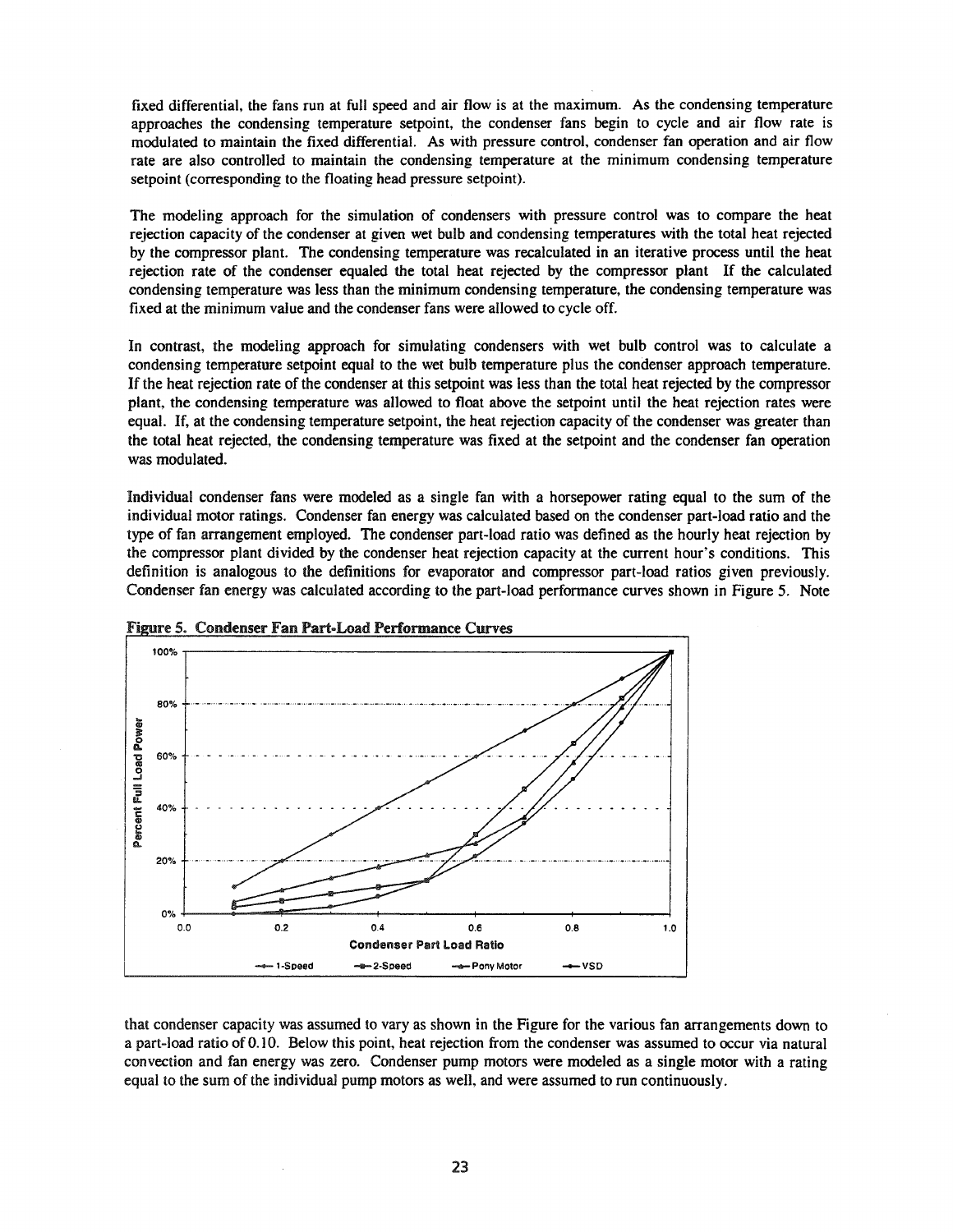## **CALIBRATED MODEL RESULTS**

The results of the models of several sites were compared to billing data collected during the 1995 calendar year. Sites for calibration were selected based on the completeness of the billing data, and the match between the modeled space and the space served by the meter(s). Monitored weather data for 1995 were used to drive the calibration simulations.

Of the three sites for which the match between the metered space and the modeled space permitted calibration, two were successfully calibrated and the third calibrated reasonably well. Figure 6 shows the results of calibration to monthly electrical energy consumption for the example salad processing facility referenced previously in this paper. Figure 7 illustrates the comparison between calibrated model demand and monthly billing demand for the same facility.



Figure 6. Comparison of Simulated to Actual Electrical Energy Use



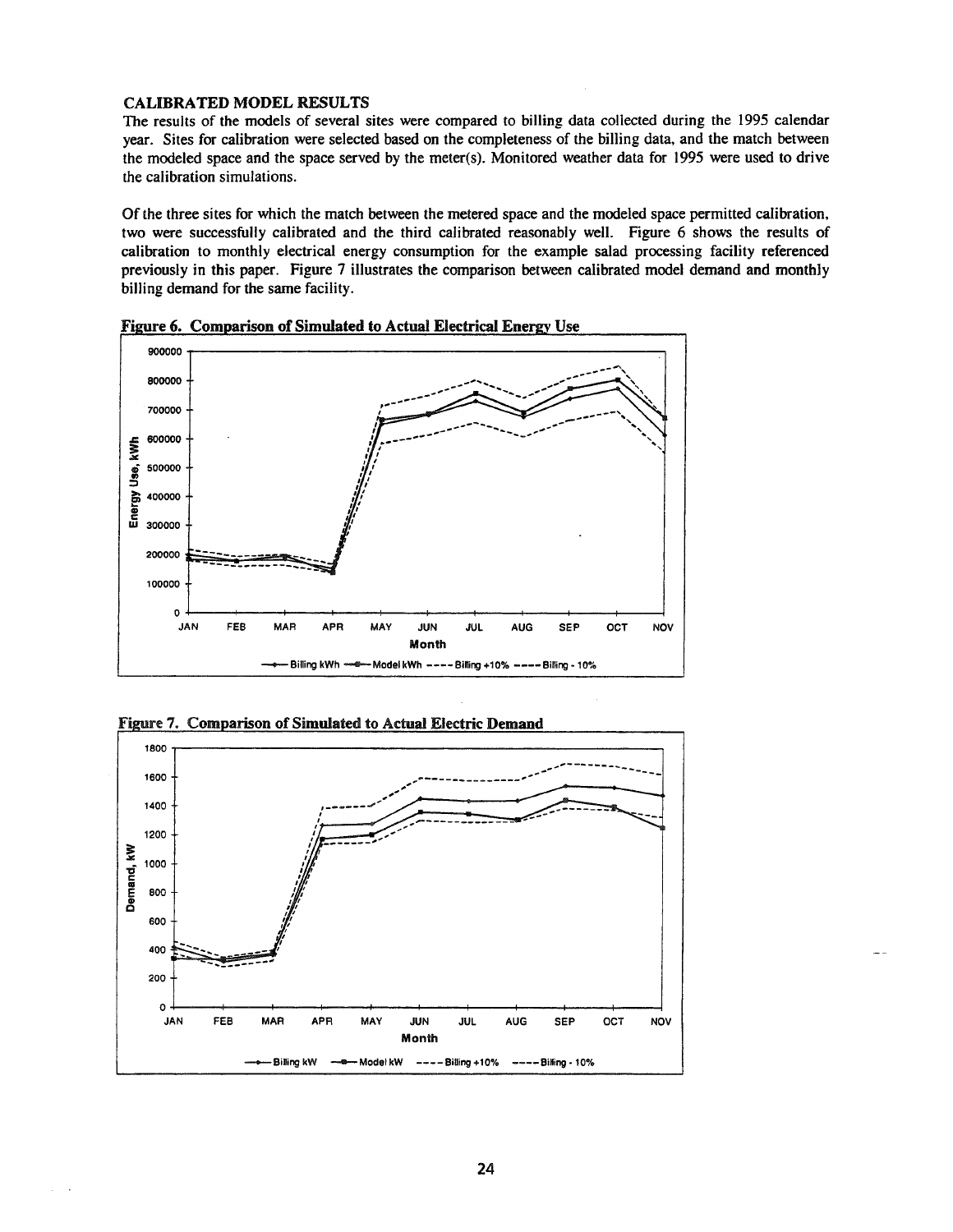## PROGRAM IMPACT EVALUATION RESULTS

Annual gross energy savings estimates for the eleven program participants is shown in Table 2. Gross savings are calculated simply as the difference in annual energy consumption between a building incorporating program incentive measures and a baseline building which was constructed according to the program definition of standard practice. Summer peak demand savings are shown in Table 3. Along with the estimated savings computed from simulation results, the expected savings from program incentive calculations is shown. The realization rate on gross savings is simply the estimated savings divided by the program expected savings.

| <b>Site</b>   | Condenser  | Compressor | Evaporator | <b>Total</b>     | Program         | <b>Realization</b> |
|---------------|------------|------------|------------|------------------|-----------------|--------------------|
| <b>Number</b> |            |            |            | <b>Estimated</b> | <b>Expected</b> | Rate               |
|               | 6.910      | 2,501,144  | 374,298    | 2,882,752        | 3,049,196       | 0.945              |
| $\mathbf{2}$  | 43,270     | 1,956,380  | 207,220    | 2,208,288        | 1,356,064       | 1.628              |
| 3             | $-23,420$  | 248,341    | 128,767    | 353,835          | 952,490         | 0.371              |
| 4             | 68,645     | 2,625,692  | 409,286    | 3,103,618        | 2,649,940       | 1.171              |
| 5             | 30,046     | 315,459    | 42,873     | 388,750          | 1,051,024       | 0.370              |
| 6             | 9,055      | 406,540    | 291,674    | 707,285          | 253,298         | 2.792              |
| 7             | $-387,241$ | 1,461,619  | 41,860     | 1,118,219        | 2,854,146       | 0.392              |
| 8             | $-2,567$   | 756,019    | 2,925      | 757,319          | 510,594         | 1.483              |
| 9             | $-124,222$ | 891,994    | 0          | 768,490          | 1,443,035       | 0.533              |
| 10            | $-20,816$  | 583.862    | 277,170    | 840,140          | 580,402         | 1.448              |
| 11            | $-12,560$  | 174,807    | 41,133     | 203,316          | 115,341         | 1.763              |
| <b>Total</b>  |            |            |            | 13,332,011       | 14,815,530      | 0.900              |

Table 2. Annual kWh Savings by Site

| Table 3. Summer Peak kW Savings by Site |  |  |  |
|-----------------------------------------|--|--|--|
|                                         |  |  |  |

| Site<br><b>Number</b> | Condenser | - - - - - - -<br><b>Compressor</b> | <b>Evaporator</b> | <b>Total</b><br><b>Estimated</b> | Program<br><b>Expected</b> | <b>Realization</b><br>Rate |
|-----------------------|-----------|------------------------------------|-------------------|----------------------------------|----------------------------|----------------------------|
|                       | -8        | 442                                | 112               | 530                              | 426                        | 1.244                      |
| $\boldsymbol{2}$      | 6         | 435                                | 53                | 500                              | 256                        | 1.953                      |
| 3                     | $-2$      | 146                                | 66                | 210                              | 123                        | 1.707                      |
| 4                     | $-12$     | 564                                | 112               | 630                              | 335                        | 1.881                      |
| 5                     | 8         | 214                                | 27                | 248                              | 185                        | 1.341                      |
| 6                     |           | 61                                 | 10                | 76                               | 19                         | 4.000                      |
| m                     | $-111$    | 403                                | 12                | 310                              | 526                        | 0.589                      |
| 8                     | -1        | 190                                |                   | 191                              | 93                         | 2.054                      |
| 9                     | $-37$     | 285                                | $\Omega$          | 243                              | 215                        | 1.130                      |
| 10                    | -8        | 68                                 | 26                | 80                               | 90                         | 0.889                      |
| 11                    | $-2$      | 21                                 | 6                 | 26                               | 14                         | 1.850                      |
| <b>Total</b>          |           |                                    |                   | 3,044                            | 2,282                      | 1.334                      |

Overall, the program achieved approximately 90 percent of the expected kWh savings and 133 percent of the expected demand savings. The site-by-site kWh realization rates varied from a minimum of 0.37 to a maximum of 2.8. Similarly, the realization rates for summer peak demand savings varied from a minimum of  $0.59$  to a maximum of 4.0.

The wide variability in the site-by-site realization rates arose from several factors. A key assumption in the development of savings estimates was the annual facility utilization, as expressed in terms of the annual full load hours. The annual full load hours was defined as the total annual refrigeration load (in ton-hours)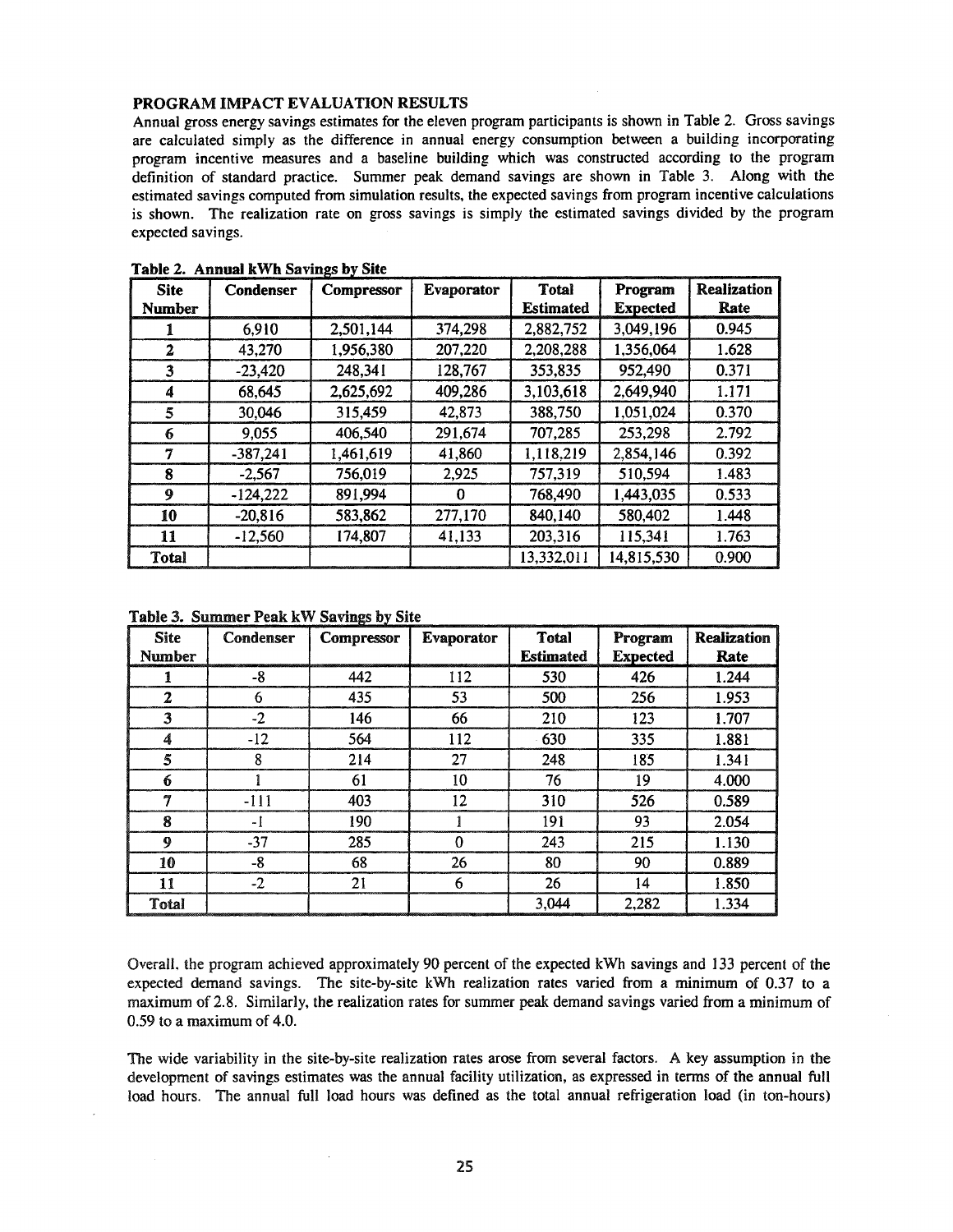divided by the total compressor plant capacity at design conditions (in tons). The savings estimates were based on full load hours that were consistent with year-round\_ 24 hour per day operations. Many of the participating facilities were operated less than 24 hours per day, and several experienced distinct seasonal fluctuation in their operation. Seasonal operations in particular resulted in low utilization of the refrigeration equipment and lower realization rates. In general, the realization rates for facilities that were well-designed and reasonably loaded exceeded unity, indicating that the program savings calculations were conservative.

Also, the gross savings were calculated for both incented and non-incented measures. Several energy efficiency strategies were incorporated into program minimum specifications which paid no incentives and were not included in the program savings estimates, such as reduced lighting levels. Also, several program participants adopted energy efficiency strategies that were not given incentives under the program.

The negative savings associated with condenser fans and pumps was generally expected, since the oversized condensers required by the program typically consume more fan and pump energy to achieve lower approach temperatures. The oversized condensers improve the efficiency of the compressor plant, resulting in positive combined compressor and condenser savings. Positive condenser savings were obtained for sites where fan and pump motor substitutions reduced the motor horsepower to near the baseline levels specified by the program.

Five program participants refused to participate in the evaluation. Since the full census of participants was not studied, the gross realization rate for the sites studied was applied to the savings for program participants who refused involvement in the evaluation study. The adjusted savings for each of the refusing customers was then allocated across each end-use an costing period. Table 3 shows the gross program impacts by costing period. The net program savings, including all participants, are shown in Table 4. Net savings were calculated by adopting a default 0.75 net to gross.

| <b>Costing Period</b>      | Average kW<br><b>Savings</b> | Annual kWh<br><b>Savings</b> |
|----------------------------|------------------------------|------------------------------|
| Summer On Peak             | 3.335                        | 1.994.431                    |
| <b>Summer Partial Peak</b> | 3.053                        | 1.981.536                    |
| Summer Off Peak            | 3.267                        | 4.518.708                    |
| <b>Winter Partial Peak</b> | 2.510                        | 2,737,589                    |
| Winter Off Peak            |                              | 3,620,115                    |

## Table 3. Gross Program Savings by Costing Period

Table 4. Net Program Savings by Costing Period

| <b>Costing Period</b> | Average kW     |  |
|-----------------------|----------------|--|
|                       | <b>Savings</b> |  |

| <b>Costing Period</b>      | Average kW     | Annual kWh     |
|----------------------------|----------------|----------------|
|                            | <b>Savings</b> | <b>Savings</b> |
| Summer On Peak             | 2,501          | 1,495,823      |
| Summer Partial Peak        | 2.290          | 1,486,152      |
| Summer Off Peak            | 2.450          | 3,389,031      |
| <b>Winter Partial Peak</b> | .882           | 2.053.192      |
| Winter Off Peak            | 898.⊺          | 2,715,087      |

# CONCLUSIONS

Given the task of creating a simplified computer model to evaluate the energy performance of refrigerated warehouses, the engineering algorithms employed in the TRNSYS model successfully simulated the energy performance ofthe warehouse facilities participating in the evaluation study. The model calibrated reasonably well to utility billing data for the facilities where the meter data matched the modeled area. The savings estimated by simulation were generally comparable to the program's expected savings estimates. Where the